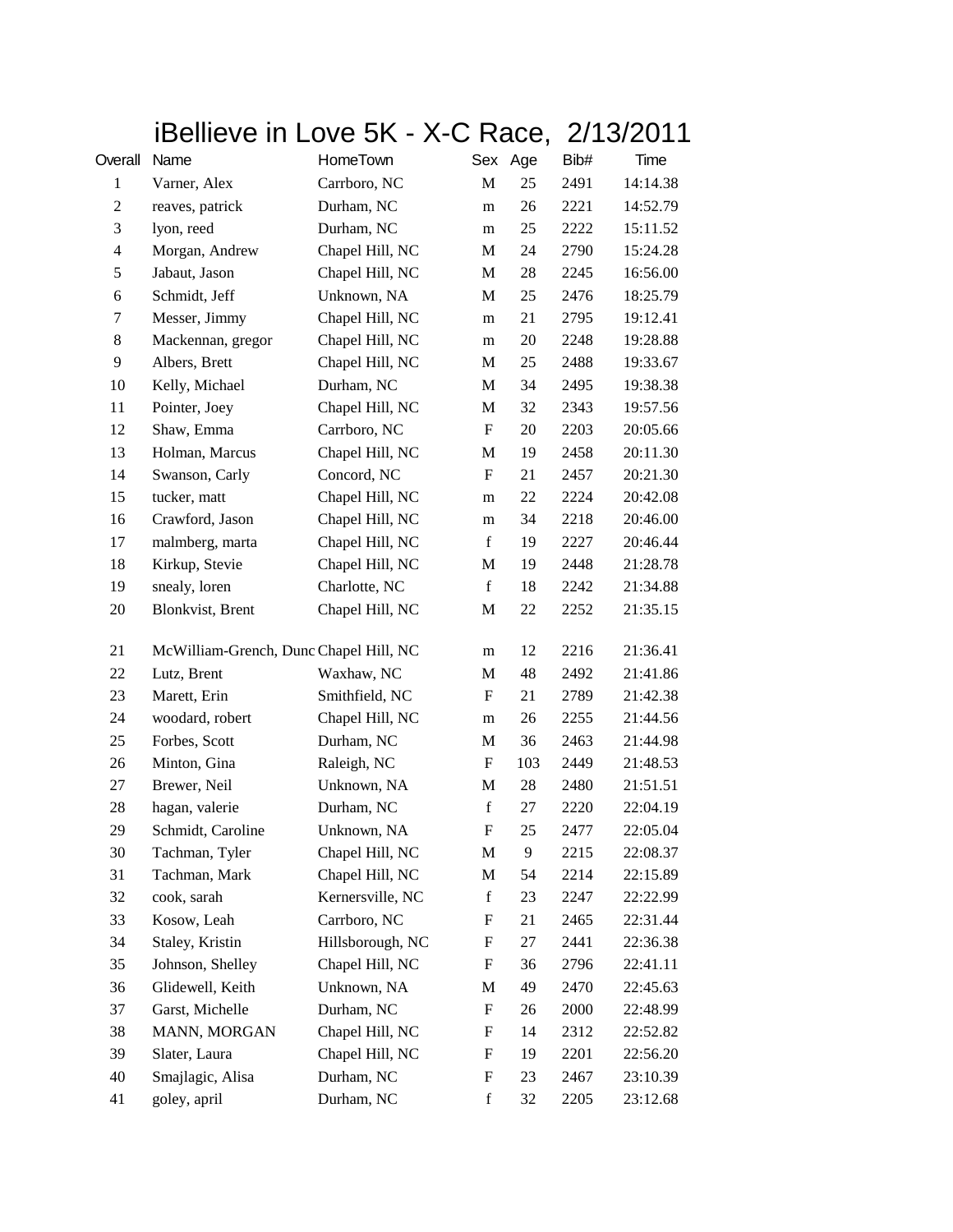| 42 | goley, Michael      | Durham, NC       | m                         | 32 | 2311 | 23:12.78 |
|----|---------------------|------------------|---------------------------|----|------|----------|
| 43 | morgan, worth       | Chapel Hill, NC  | m                         | 24 | 2251 | 23:21.11 |
| 44 | Leeper, Alison      | Chapel Hill, NC  | $\mathbf F$               | 24 | 2456 | 23:34.45 |
| 45 | Staley, David       | Hillsborough, NC | M                         | 26 | 2440 | 23:38.16 |
| 46 | Howe, Ryan          | Durham, NC       | $\boldsymbol{\mathrm{F}}$ | 25 | 2468 | 24:00.00 |
| 47 | greenslade, matthew | Carrboro, NC     | ${\rm m}$                 | 24 | 2250 | 24:05.85 |
| 48 | Zwachen, Rachel     | Chapel Hill, NC  | $\mathbf f$               | 25 | 2249 | 24:19.45 |
| 49 | Munnelly, Chris     | Chapel Hill, NC  | m                         | 19 | 2208 | 24:22.09 |
| 50 | morin, michael      | Olathe, KS       | m                         | 19 | 2254 | 24:25.48 |
| 51 | Wadman, John        | Chapel Hill, NC  | M                         | 40 | 2464 | 24:36.13 |
| 52 | hagan, cindy        | Lusby, MD        | $\mathbf f$               | 51 | 2223 | 24:40.92 |
| 53 | johnson, patrick    | Chapel Hill, NC  | m                         | 22 | 2253 | 24:49.62 |
| 54 | Overcash, Rodney    | Siler City, NC   | M                         | 49 | 2779 | 24:51.00 |
| 55 | Overcash, Claire    | Unknown, NA      | F                         | 44 | 2780 | 24:51.11 |
| 56 | Crume, Richard      | Chapel Hill, NC  | M                         | 58 | 2229 | 24:59.73 |
| 57 | May, Emma           | Chapel Hill, NC  | $\boldsymbol{\mathrm{F}}$ | 52 | 1992 | 25:02.82 |
| 58 | Smith, Morgan       | Raleigh, NC      | F                         | 20 | 1998 | 25:03.71 |
| 59 | Looby, Maureen      | Chapel Hill, NC  | $\boldsymbol{\mathrm{F}}$ | 52 | 340  | 25:03.74 |
| 60 | Ice, Ann            | Lumberton, NC    | $\boldsymbol{\mathrm{F}}$ | 42 | 2785 | 25:10.01 |
| 61 | Ice, David          | Lumberton, NC    | M                         | 43 | 2786 | 25:10.17 |
| 62 | Hatley, Drusilla    | Unknown, NA      | $\boldsymbol{\mathrm{F}}$ | 27 | 2479 | 25:12.17 |
| 63 | Medlin, Jennifer    | Unknown, NA      | F                         | 28 | 2478 | 25:17.17 |
| 64 | DePriest, Derrick   | Cary, NC         | m                         | 34 | 2209 | 25:19.17 |
| 65 | Bickford, Kristi    | Unknown, NA      | $\mathbf f$               | 30 | 2210 | 25:19.42 |
| 66 | Elmore, Christopher | Durham, NC       | M                         | 33 | 336  | 25:20.17 |
| 67 | Mullis, Robin       | Carrboro, NC     | $\boldsymbol{\mathrm{F}}$ | 53 | 2489 | 25:21.20 |
| 68 | Mullis, Randy       | Carrboro, NC     | M                         | 50 | 2490 | 25:22.00 |
| 69 | Woods, Steven       | Durham, NC       | M                         | 30 | 2459 | 25:28.19 |
| 70 | Weeks, Gillie       | Carrboro, NC     | $\boldsymbol{F}$          | 10 | 1997 | 25:34.83 |
| 71 | Leeper, Brenda      | Chapel Hill, NC  | $\boldsymbol{F}$          | 51 | 2455 | 25:35.83 |
| 72 | Pointer, Ivy        | Carrboro, NC     | $\boldsymbol{\mathrm{F}}$ | 32 | 2342 | 25:41.55 |
| 73 | Weeks, Cyndy        | Carrboro, NC     | F                         | 46 | 1996 | 25:46.57 |
| 74 | anundsen, sara      | Chapel Hill, NC  | $\mathbf f$               | 25 | 2237 | 26:44.58 |
| 75 | roof, hunter        | Raleigh, NC      | ${\rm m}$                 | 23 | 2238 | 26:45.26 |
| 76 | Trimmer, Julia      | Chapel Hill, NC  | $\boldsymbol{\mathrm{F}}$ | 49 | 2469 | 26:59.18 |
| 77 | Higdon, Shelby      | Unknown, NA      | $\boldsymbol{F}$          | 17 | 2487 | 27:00.28 |
| 78 | Fox, Mike           | Chapel Hill, NC  | m                         | 54 | 2797 | 27:04.78 |
| 79 | rua, megan          | Chapel Hill, NC  | $\mathbf f$               | 27 | 2784 | 27:51.75 |
| 80 | lubrano, maria      | Chapel Hill, NC  | $\mathbf f$               | 22 | 2232 | 28:00.62 |
| 81 | Corey, Denise       | Carrboro, NC     | F                         | 54 | 2219 | 28:04.52 |
| 82 | Okutani, Ryuichi    | Unknown, NA      | M                         | 21 | 2314 | 28:05.90 |
| 83 | jabout, jenalee     | Chapel Hill, NC  | $\mathbf f$               | 20 | 2246 | 28:05.98 |
| 84 | Niver, Kim          | Chapel Hill, NC  | ${\bf F}$                 | 21 | 2313 | 28:06.03 |
| 85 | Willcox, Bill       | Chapel Hill, NC  | m                         | 53 | 2233 | 28:37.64 |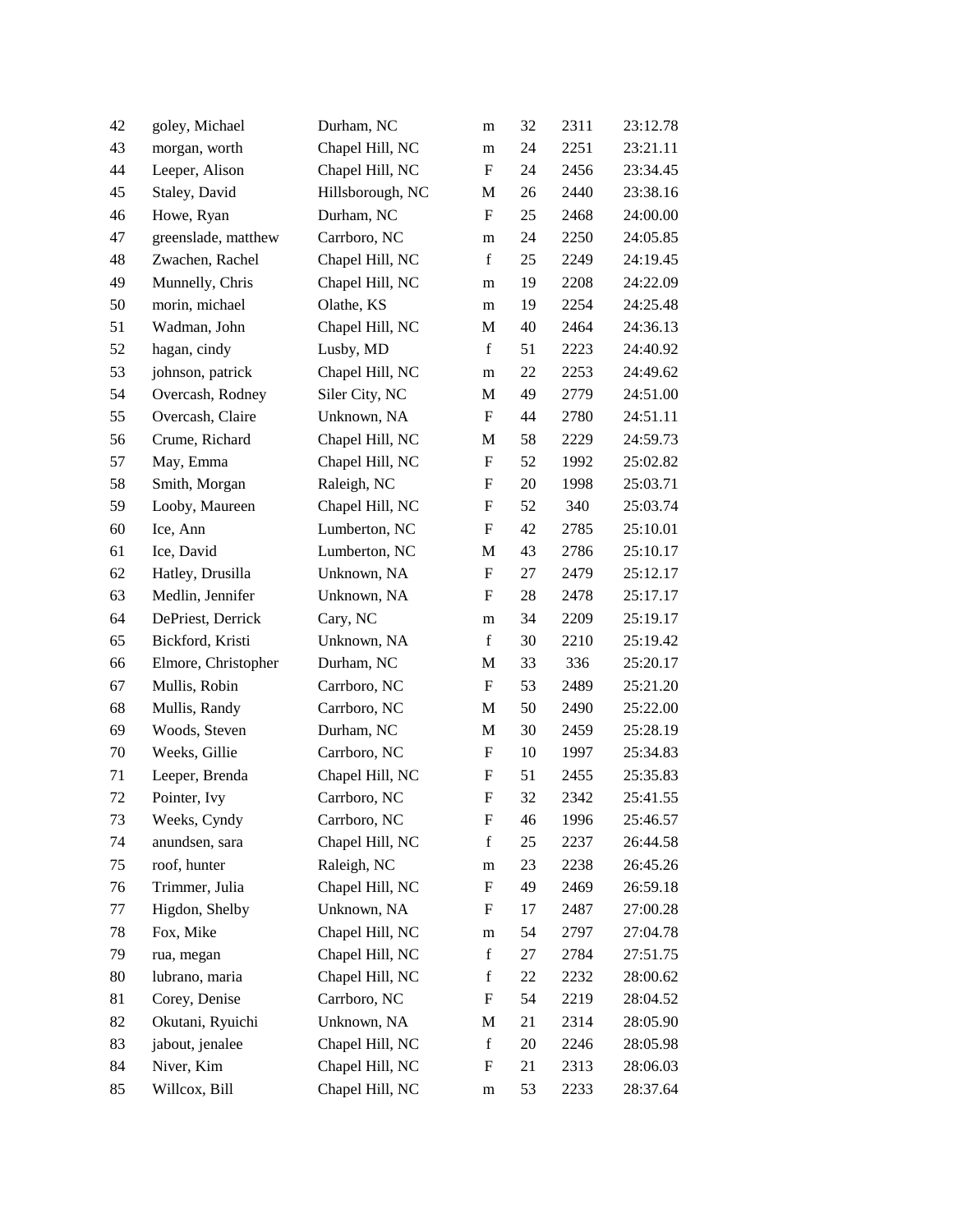| 86  | Haydel, Suzanne      | Chapel Hill, NC  | $\boldsymbol{\mathrm{F}}$ | 22               | 2781 | 28:48.39 |
|-----|----------------------|------------------|---------------------------|------------------|------|----------|
| 87  | Peterson, Niobra     | Durham, NC       | $\boldsymbol{\mathrm{F}}$ | 24               | 2500 | 28:50.92 |
| 88  | Keah, Gary           | Durham, NC       | M                         | 24               | 2499 | 28:51.37 |
| 89  | fox, dean            | Chapel Hill, NC  | m                         | 21               | 2257 | 28:56.23 |
| 90  | Kirkup, Claudia      | Severna Park, MD | $\boldsymbol{\mathrm{F}}$ | 52               | 2451 | 29:08.81 |
| 91  | Greene, Libby        | Swansboro, NC    | $\boldsymbol{\mathrm{F}}$ | 26               | 2498 | 29:30.84 |
| 92  | read, emily          | South Boston, VA | $\mathbf f$               | 56               | 2494 | 29:38.12 |
| 93  | Hining, George       | Unknown, NA      | M                         | 27               | 2485 | 29:41.52 |
| 94  | hining, julie        | Durham, NC       | $\mathbf f$               | 27               | 2228 | 29:45.95 |
| 95  | Paterniti, Lindsay   | Carrboro, NC     | ${\bf F}$                 | 21               | 2202 | 29:51.60 |
| 96  | Teel, Liz            | Carrboro, NC     | $\boldsymbol{\mathrm{F}}$ | 21               | 2471 | 29:59.85 |
| 97  | Allen, George        | Unknown, NA      | m                         | 25               | 2212 | 30:13.85 |
| 98  | Glenn, Viola         | DURHAM, NC       | $\boldsymbol{\mathrm{F}}$ | 26               | 1999 | 30:57.04 |
| 99  | Reisinger, Max       | Chapel Hill, NC  | M                         | $\boldsymbol{0}$ | 2799 | 31:09.99 |
| 100 | Reisinger, Udo       | Chapel Hill, NC  | m                         | 41               | 2798 | 31:14.01 |
| 101 | Carter, Jaymes       | Unknown, NA      | M                         | $40\,$           | 2486 | 31:28.17 |
| 102 | Corey, Savannah      | Swansboro, NC    | F                         | 26               | 2497 | 32:07.51 |
| 103 | Murphy, Christine    | Chapel Hill, NC  | F                         | 29               | 2200 | 32:26.12 |
| 104 | Eichelberger, Kacey  | Chapel Hill, NC  | F                         | 33               | 2447 | 32:32.27 |
| 105 | Eichelberger, Gary   | Chapel Hill, NC  | M                         | 39               | 2446 | 32:32.40 |
| 106 | white, hailey        | Carrboro, NC     | $\mathbf f$               | 6                | 2225 | 32:36.47 |
| 107 | White, Tricia        | Carrboro, NC     | F                         | 34               | 2211 | 32:36.73 |
| 108 | chavez, armando      | Chapel Hill, NC  | m                         | 21               | 2239 | 33:13.59 |
| 109 | Leeper, Mike         | Carrboro, NC     | M                         | 56               | 2230 | 33:25.12 |
| 110 | Williams, Tim        | Chapel Hill, NC  | M                         | 52               | 2217 | 33:25.63 |
| 111 | Raynor, Anne         | Carrboro, NC     | $\boldsymbol{\mathrm{F}}$ | 57               | 2454 | 33:42.45 |
| 112 | Spitz, Kathleen      | Chapel Hill, NC  | F                         | 54               | 2341 | 34:20.49 |
| 113 | Hackney, Loretta     | Chapel Hill, NC  | F                         | 42               | 2496 | 34:21.69 |
| 114 | Lutz, Adam           | Waxhaw, NC       | M                         | 18               | 2493 | 35:25.45 |
| 115 | reder, candice       | Chapel Hill, NC  | $\mathbf f$               | 27               | 2445 | 35:43.38 |
| 116 | reder, Natalie       | Chapel Hill, NC  | $\boldsymbol{\mathrm{F}}$ | 24               | 2444 | 35:43.84 |
| 117 | Figueroa, Esteban    | Carrboro, NC     | M                         | 22               | 2345 | 35:44.46 |
| 118 | King, Kali           | Carrboro, NC     | F                         | 22               | 2344 | 35:44.65 |
| 119 | Turner, Jennifer     | Unknown, NA      | F                         | 28               | 2483 | 36:37.57 |
| 120 | Kelly, Frankie       | Lutherville, MD  | M                         | 19               | 2472 | 36:40.84 |
| 121 | Turner, Allen        | Unknown, NA      | M                         | 38               | 2484 | 37:04.35 |
| 122 | hining, michael      | Hillsborough, NC | m                         | 60               | 2243 | 37:26.17 |
| 123 | Barlow, Richard      | Unknown, NA      | M                         | 34               | 2481 | 38:52.45 |
| 124 | Premji, Ranee        | vancougar, AL    | F                         | 19               | 2778 | 38:58.07 |
| 125 | minton, barkley      | Raleigh, NC      | F                         | 20               | 2473 | 38:58.26 |
| 126 | Lyons, Patricia      | Greenville, DE   | F                         | 51               | 2474 | 39:35.64 |
| 127 | Miller, Alice        | Chapel Hill, NC  | F                         | 22               | 2793 | 39:45.68 |
| 128 | Wilkison, Sarah Beth | Unknown, NA      | F                         | 22               | 2794 | 39:46.60 |
| 129 | Gardner, William     | Unknown, NA      | M                         | 60               | 2482 | 42:32.82 |